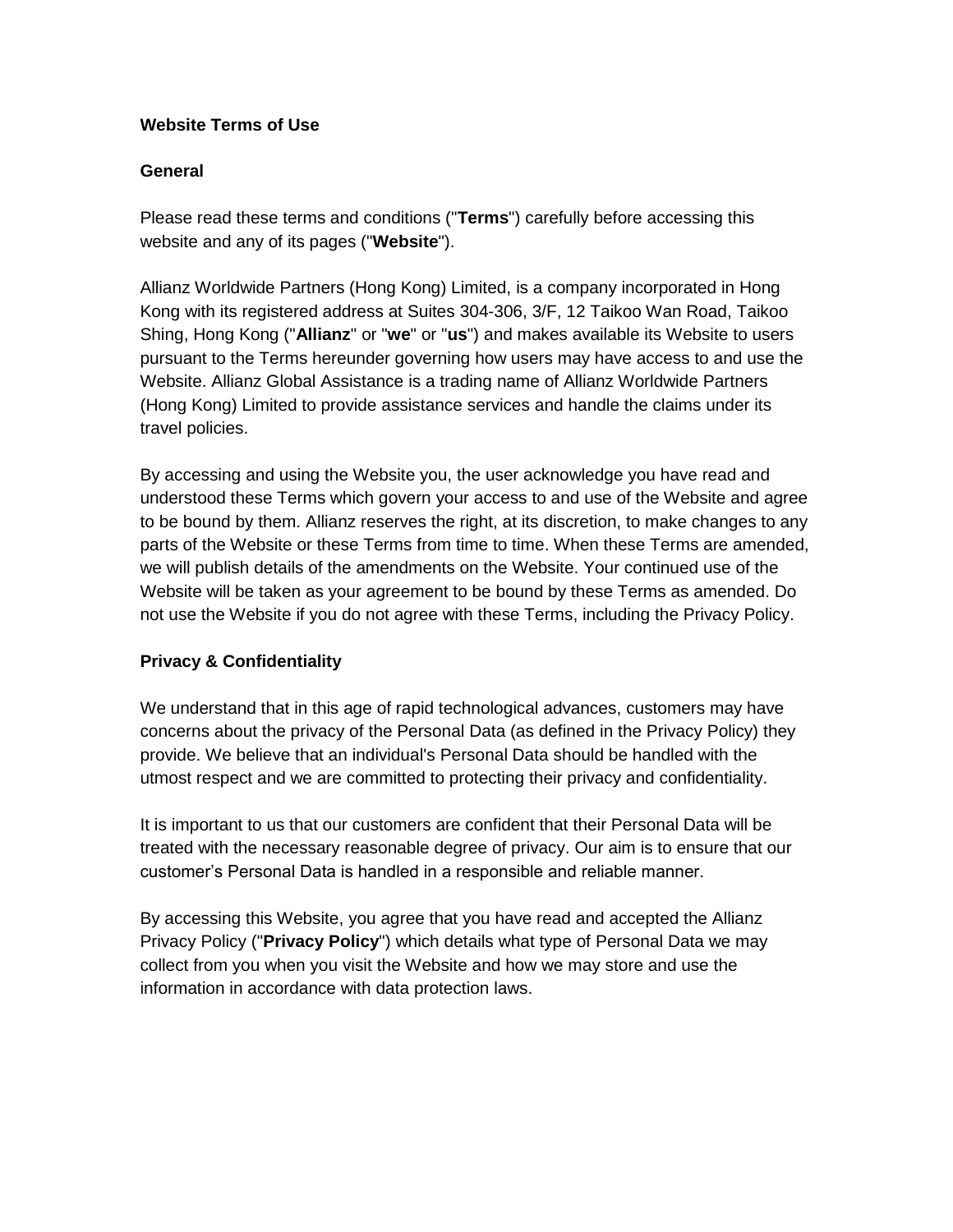# **Intellectual Property Rights**

All:

- trademarks (registered or unregistered), service marks and logos used and displayed on this Website ("**Trade Marks**");
- copyright, Trade Marks, database rights and other intellectual property rights ("**Intellectual Property Rights**"); and
- text, data, charts, tables, software, video, music, sound, graphics, photographs, illustrations, artwork, names, Trade Marks and other material on the Website (the "**Content**")

and all rights relating to the above belong to or are licensed to Allianz or its affiliates, and shall remain at all times the property of Allianz or its affiliates.

Whilst certain Content files may be available to download from the Website, these Content files are subject to these Terms. You agree to maintain the Intellectual Property Rights or Content intact and will not delete, obscure or alter any Intellectual Property Rights or Content subsisted in the Website.

Nothing on this Website should be construed as granting, by implication or otherwise, any license or right to use any Content or any Trade Marks without the prior written permission of Allianz. Content may not be copied, reproduced, distributed (with or without compensation), republished, downloaded, posted, broadcast or transmitted in any other way. You agree not to adapt, alter, modify or create a derivative work from any of the Content on the Website or to use it in any format unless otherwise permitted in advance in writing by Allianz, the relevant Allianz affiliates or any other third party who owns the Content. The name of Allianz may not be used in any way, including advertising or publicity pertaining to the distribution of Content without prior written permission from us.

# **Links**

We are not responsible for the availability or content of any third party websites or materials you access through this Website. Such availability or content is subject to the applicable terms and conditions of such websites or materials. The link provided in this Website to other websites does not mean or imply Allianz' s approval or endorsement of such websites or their contents. Unless otherwise specified herein, Allianz is not liable to any relationship between you and such third party websites.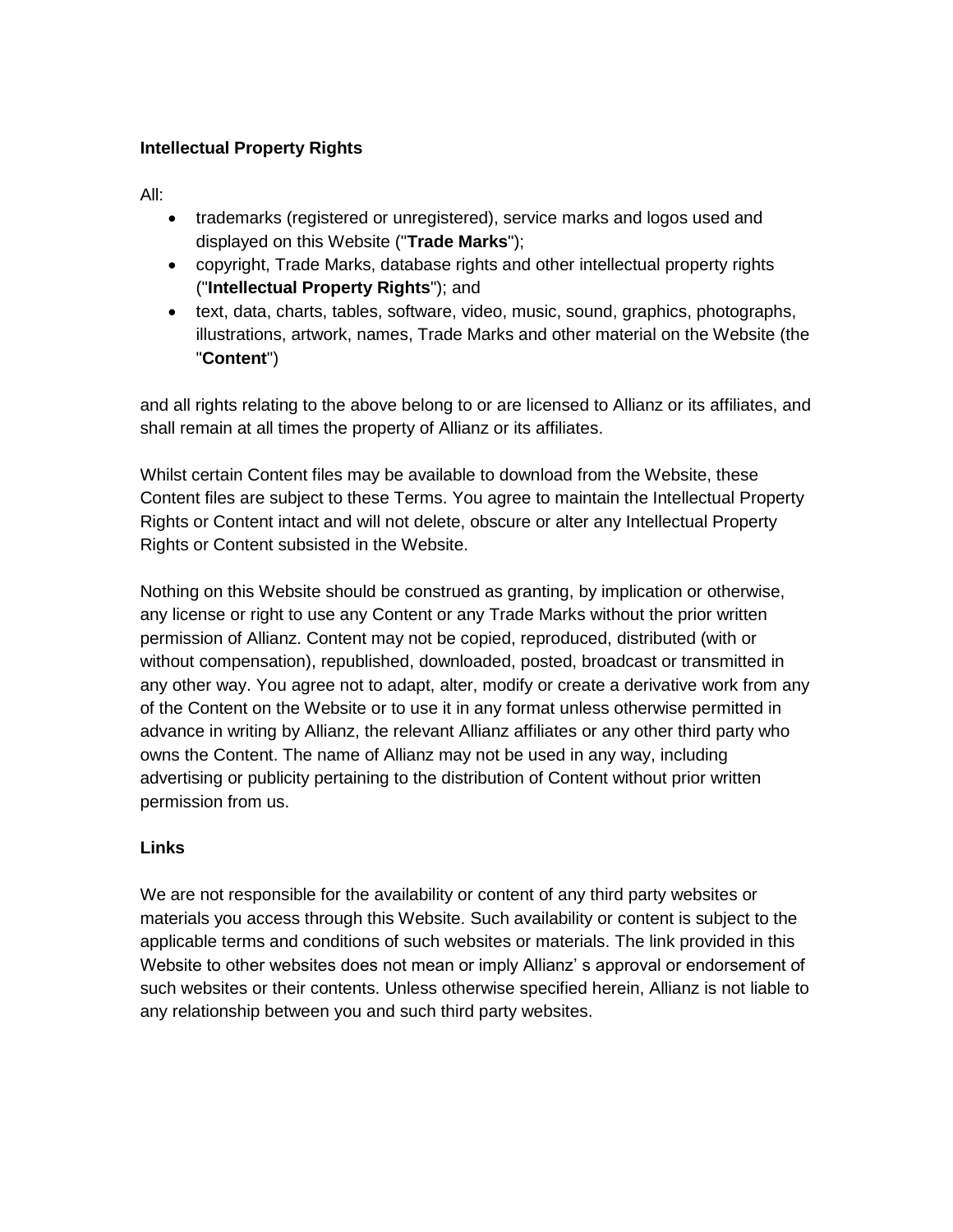### **Unlawful Use**

You agree to use this Website only for lawful purposes and in a manner that does not infringe on the rights of or restrict or inhibit the use and enjoyment of the Website by any third party. Such restriction or inhibition includes, but is not limited to, conduct which is defamatory, or which may harass, cause distress or inconvenience to any person and the transmission of obscene or offensive content or the disruption of the normal flow of dialogue within the Website. You agree that your access and use shall at all times comply with all applicable local or foreign laws, rules, acts, regulations, notices, circulars, directions, guidelines, directives, codes, guidance and/or decisions of any national, state or local government or regulatory authority, or any other authority whether in Hong Kong or elsewhere, whether having the force of law or not, as may be amended from time to time ("**Applicable Laws**"). In particular, you agree that you shall not upload or provide any prohibited material, or any material that may be objectionable on the grounds of public interest, public morality, public order, public security or that is otherwise prohibited by Hong Kong laws.

## **Liability**

The Website and Content is provided "AS IS" and on an "AS AVAILABLE" basis. Whilst we have tried to ensure that all the Content provided on the Website is correct at the time of publication, the Website and Content is provided "AS IS" and on an "AS AVAILABLE" basis and we do not guarantee the accuracy, timeliness, completeness, satisfactory quality, performance or fitness for a particular purpose of the Website or any Content. The Content is provided on a general information basis only and should not be relied upon. In particular you agree that no part of the Content constitutes an offer to sell unless we expressly say otherwise and that the Content does not provide or constitute personal financial or investment advice. Any insurance policy or coverage may not have its terms or benefits fully described in this Website. You agree that you shall consult your relevant service providers, including any financial advisors or insurance advisors, should you need to make any assessment regarding your personal financial or investment circumstances.

No responsibility is accepted by or on behalf of us for any errors, omissions, or misleading Content on the Website or on any websites to which the Website connects. Whilst we have firewalls and security protocols to protect the Website, you acknowledge that the Internet is not a secure medium and Allianz does not warrant that the Website or Content will be uninterrupted or error free, that any defects will be corrected, that any contents that we send or contents that we receive will remain unmodified, confidential and/or secure during its transmission, or that this Website or the server that makes it available are free of viruses, bugs, errors or other malicious code, macros or program.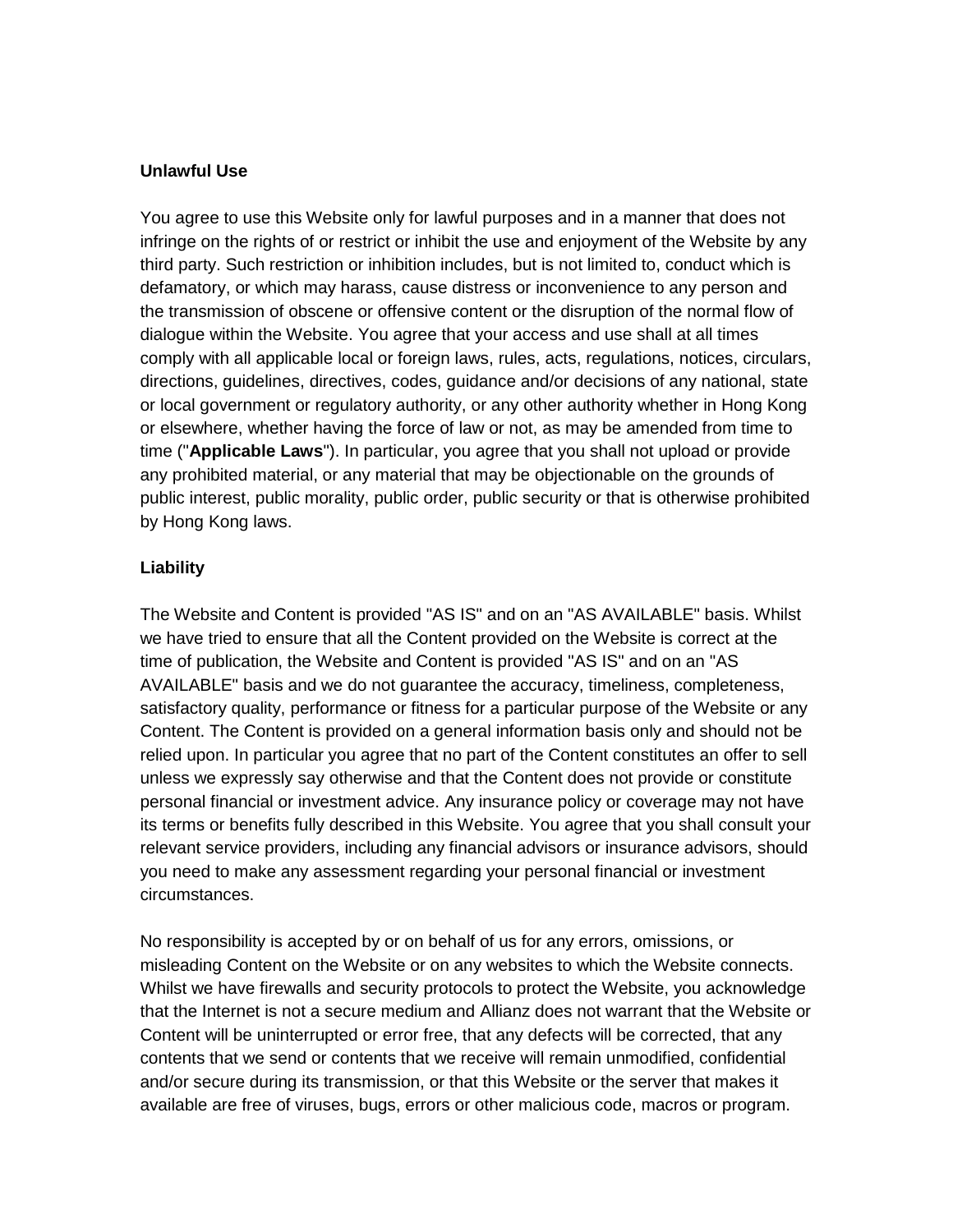All implied warranties and conditions, including but not limited to the implied warranties or conditions of satisfactory quality, fitness for a particular purpose, non-infringement, compatibility, security and accuracy are excluded from these Terms to the extent that they may be excluded as a matter of law. In no event will we or our affiliates (or our respective directors, officers, employees and any affiliates' directors, officers and employees) be liable for any losses, damages, expenses or costs including without limitation any special, indirect or consequential losses, or any losses, damages, expenses or costs relating to the loss of use, data or profits, or loss of opportunity, whether in contract, tort or otherwise, arising out of or in connection with the use of the Content and/or this Website, and even if Allianz and/or its affiliates had been advised as to the possibility of such damages.

Any of the restrictions or exclusions on liability above shall apply only to the maximum extent permissible under Applicable Laws.

## **Severability**

If these Terms or any part of them are deemed by a court of competent jurisdiction to be illegal, invalid or otherwise unenforceable under the laws of any state or country in which these Terms are intended to be effective, then to the extent that they are so illegal, invalid or unenforceable, they shall in that state or country be treated as severed and deleted from these Terms and the remaining Terms shall survive and remain in full force and effect and continue to be binding and enforceable in that state or country.

## **Conflict**

If there is any conflict between these Terms and any other oral or written agreement between you and Allianz, these Terms shall prevail.

## **Events beyond our control**

We will not be responsible for any breach of these Terms caused by circumstances beyond our reasonable control or which amount to force majeure.

## **Jurisdiction**

These Terms shall be governed by and construed in accordance with the laws of Hong Kong and any disputes arising out of and/or in relation to these Terms shall be subject to the exclusive jurisdiction of the Hong Kong Courts.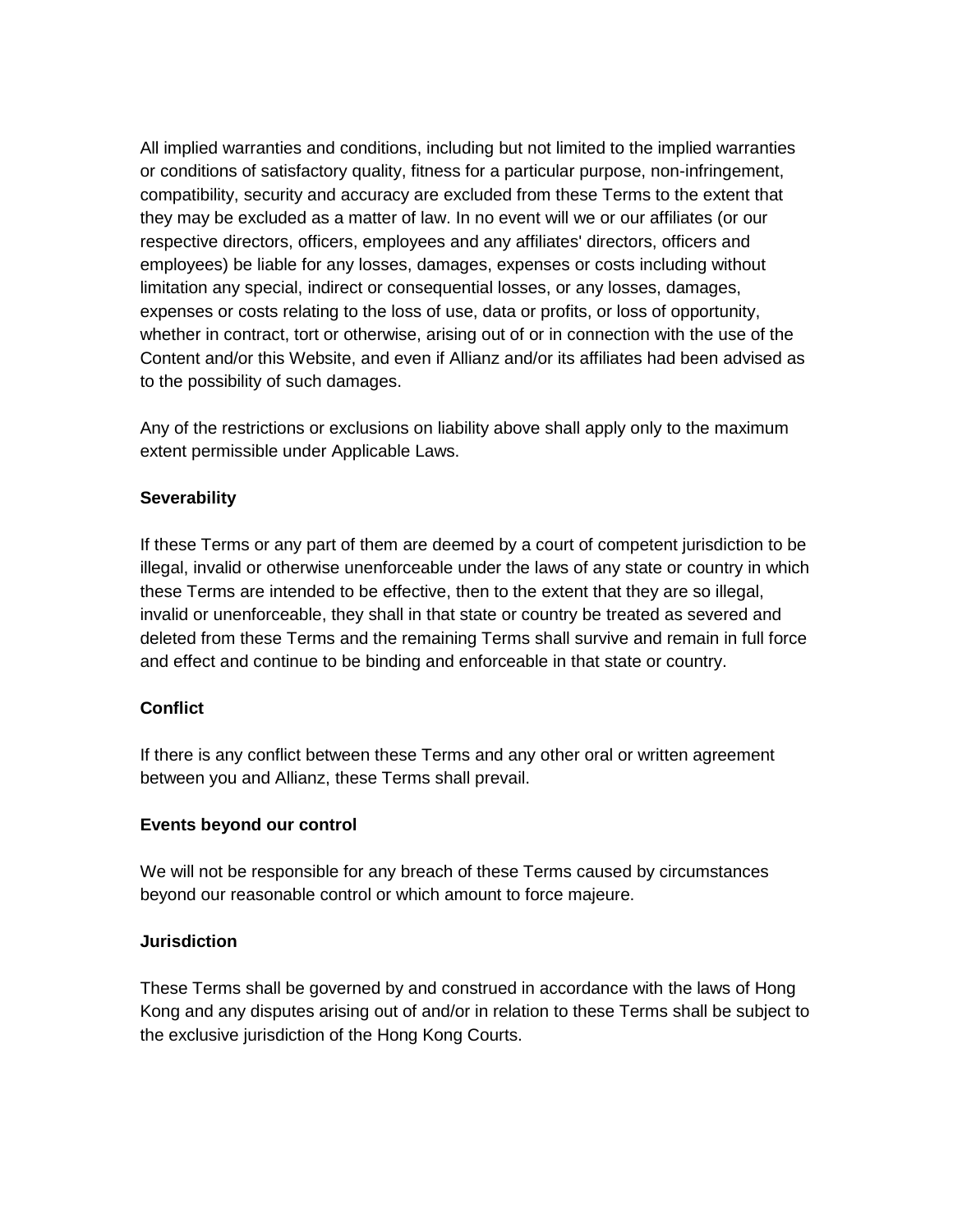#### **使用條款**

#### **一般條款**

在谁入本網站及本任何網頁(「網站」)之前,請仔細閱讀以下條款及細則。

Allianz Worldwide Partners (Hong Kong) Limited (「安聯」或「我們」或「我們的」) 是一家在德國註冊成立的公司,香港註冊地址為香港太古城太古灣道 12 號 3 樓 304-306 室,我們提供本網頁供使用者使用,並根據以下條款,規定使用者可以進入和使用本網 站。安聯全球救援是安世聯合(香港)有限公司的商業名稱,提供有關旅遊政策的索償及 協助服務。

通過進入和使用本網站,您作為用戶已確認閱讀並明白有關本網站之條款,並同意受該條 款規定及約束。安聯保留自行決定對本網站或本條款的任何部分不時進行更改的權利。當 我們修改條款後,我們會在網站上公佈修訂條款之細節。 您繼續使用本網站將被視為您 同意接受已修改條款的的約束。 如果您不同意這些條款,包括隱私政策,請勿使用本網 站。

#### **隱私和保密**

在此科技發達的年代,我們明白客戶關注其所提供的個人資料(見「私隱政策」中定義) 私隱。 我們會小心處理客戶提供的個人資料,亦致力保護客戶的隱私和保密性。

客戶信任其個人資料獲得合理程度的私隱處理對我們極為重要,我們的目標是確保客戶的 個人資料得到負責任及可靠的方式處理。

當您谁入本網站,即表示您已閱讀及同意安聯的私隱政策(「私隱政策」),該私隱政策 詳列我們在您使用本網站時可能從您那裡收集的個人資料類型,以及我們如何儲存和使用 您的個人資料,以符合相關私隱條例的規定。

#### **知識產權**

所有:

- 本網站使用和顯示的商標(註冊或未註冊),服務商標和標誌;
- 版權, 商標, 數據庫權利和其他知識產權 (「知識產權」); 及
- 網站上的文字、數據、圖表、表格、軟件、視頻、音樂、聲音、圖形、照片、插 圖、作品、名稱、商標和其他材料(「內容」)

與上述有關的所有權利均屬於安聯或其關聯公司所持有,並在任何時候皆為安聯或其關聯 公司的財產。

雖然某些內容文件可從本網站下載,但這些內容文件須受有關條款的約束。您同意完整保 留知識產權或內容,並且不會刪除、掩飾或更改網站中存在的任何知識產權或內容。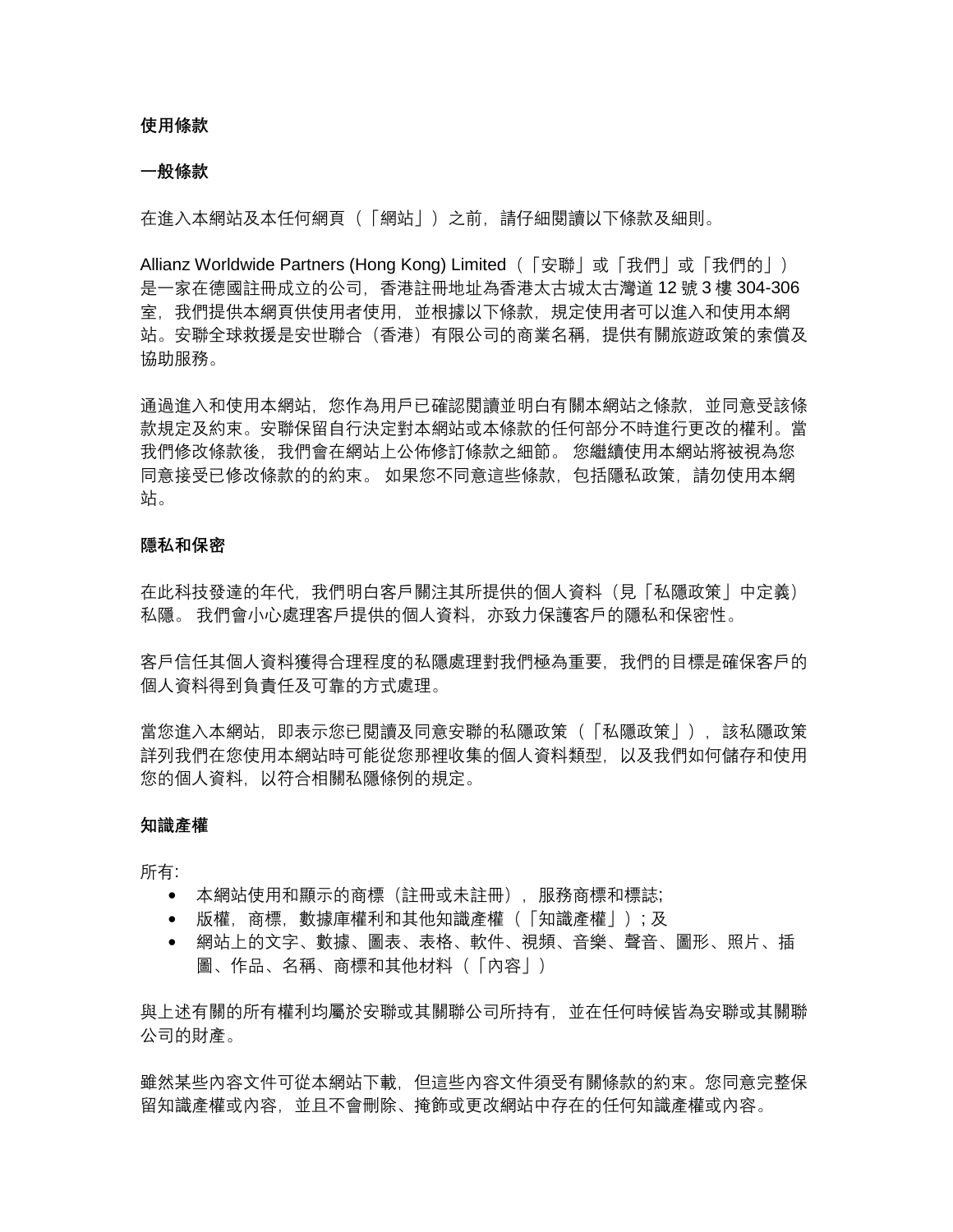在未經安聯事先書面許可的情況下,本網站的任何內容均不得被詮釋 (不論暗示或以其他 方式) 為授予使用任何內容或任何商標的使用權。 內容不得以任何其他方式複製、再複 製、分發(有償或無償) 、重新發佈、下載、張貼、廣播或傳送。除安聯、其有關聯公司或 任何其他擁有內容的第三方事先以書面批准,您同意不會從本網站內容中改編、更改、修 改、據之創造任何的衍生作品或以任何方式使用。 未經我們事先書面許可,安聯的名稱 不得以任何方式使用,包括與內容分發有關的廣告或宣傳。

### **連接**

我們對於通過本網站連結的任何第三方網站或資料的可用性或內容概不負責。 該可用性 或內容受該網站或資料的適用條款和條件約束。由本網站連結的其他網站並不意味著或暗 示安聯對這些連結網站及其內容的批准或認可。除非本使用條款另有說明,安聯對您與該 第三方網站之間的任何關係不承擔任何責任。

### **非法使用**

您同意僅以合法目的使用本網站,並以不侵犯任何第三方的權利或限制或禁止使用和享受 本網站的方式使用本網站。這種限制或禁制包括但不限於誹謗或可能騷擾的行為對任何人 造成痛苦或不便,以及傳播淫穢或令人反感的內容或破壞本網站內正常運作。在任何時 候,您同意進入和使用本網站時會遵守任何適用的當地或外國法律,規則,行為,規例, 通知,通告,指示,指南,指令,守則,指導及/或任何國家,州或地方政府的決定或監 管機構或任何其他權力機構,不論是在香港或其他地方,是否具有法律效力,因可能會不 時修訂("適用之法例")。尤其是您同意不會上載或提供任何違反公共利益,公共道德, 公共秩序,公共安全或香港法律另有規定為由禁止的任何材料或任何可能令人反感的材 料。

### **責任**

本網站和內容按「現況」及「現有」基礎提供。雖然我們致力確保本網站內提供的所有內 容在發佈時都是正確的,但本網站和內容按「現況」及「現有」為基礎,我們並不保證其 準確性,合時性,完整性,令人滿意的質量,表現或適用於本網站或任何內容的特定目 的。本網站內容僅旨在提供一般信息,不應被過份依賴。特別是您同意,除非我們另有明 確說明,本網站內容的任何部分並不構成出售要約而有關內容亦不提供或構成個人財務或 投資建議。本網站並未完整描述任何保單條款或保單利益。您同意如果您需要對您的個人 財務或投資情況進行任何評估,您將諮詢您的相關服務提供商,包括任何財務顧問或保險 顧問。

我們對本網站或由本網站高任何網站內的任何錯誤,遺漏或誤導內容均不承擔任何責 任。 雖然我們有防火牆和安全協議來保護本網站,您承認互聯網不是一個安全的媒介, 而安聯不保證網站或內容不會被中斷或無錯誤,亦未保證任何瑕疵會被糾正,任何我們發 送的內容或收到的內容將在傳輸過程中保持不變、保密及/或安全,或本網站或任何可用 的伺服器沒有病毒,程序出錯,錯誤或其他惡意代碼,巨集指令或程序。